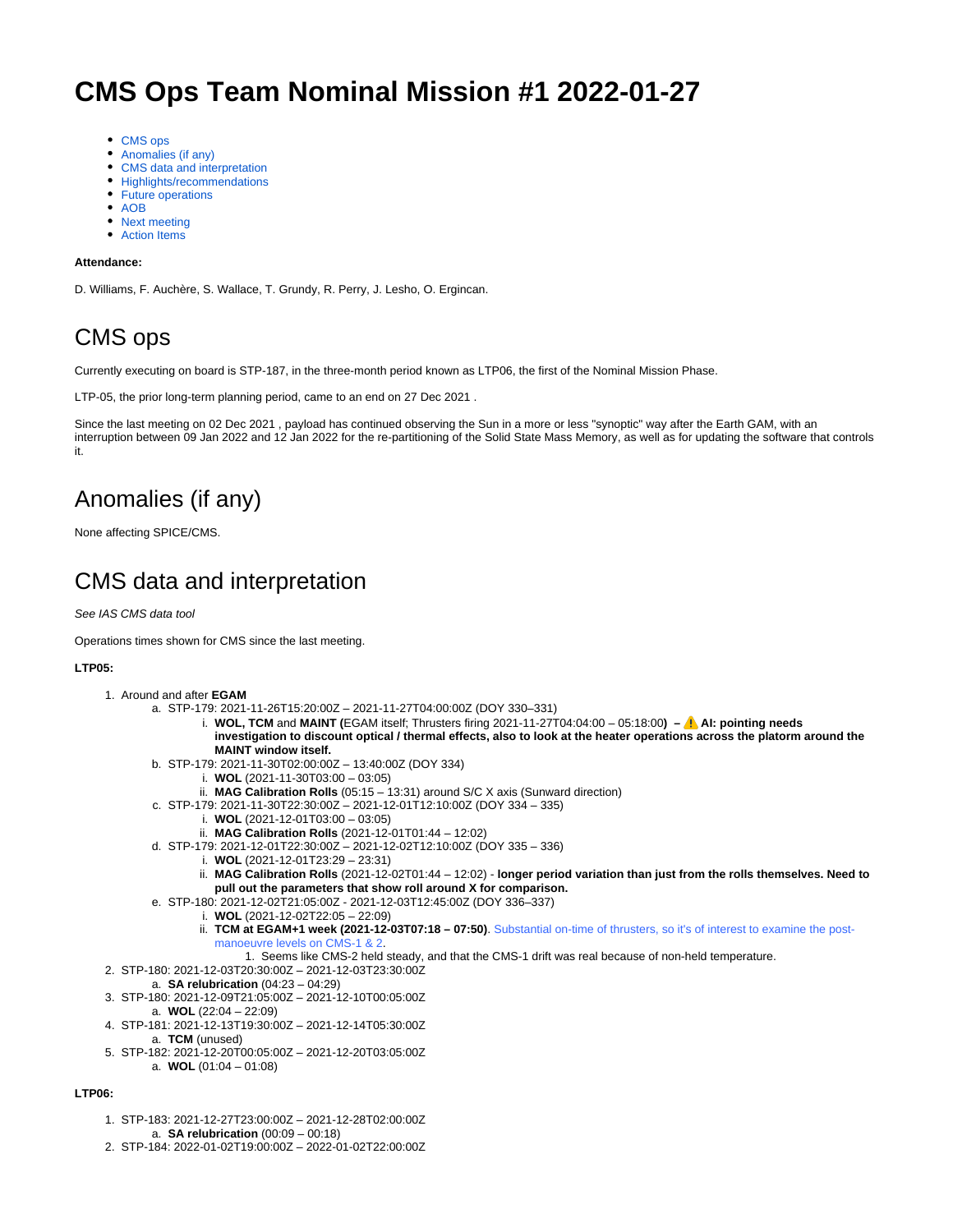- a. **No special platform event** is it of interest to make these observations more often? (moved earlier because SPICE wanted to observe at the originally indicated time).
- 3. STP-185: 2022-01-09T00:00:00Z 2022-01-09T03:00:00Z
	- a. **No special platform event (SSMM software update so not usual operations)** No need to make them regularly: but these are an intersteting data set for showing stability of the measurements in the absence of other effects.
- 4. STP-186: 2022-01-17T00:05:00Z 2022-01-17T09:15:00Z
	- a. **WOL** (01:04 01:09)
		- b. **TCM-Type 2** (unused)
- 5. STP-187: 2022-01-24T12:00:00Z 2022-01-24T15:00:00Z
	- a. **SA Rotation** 0º 30º (13:20 13:26)

### <span id="page-1-0"></span>Highlights/recommendations

- CMS operations to be performed weekly, capturing interesting events where possible.
- CMS Operator should switch on CMS 30 minutes earlier than the time at which the observations would start, particularly if the observations to catch

(for example) a WOL would need to start at midnight. CMS operations in SOOP Kitchen are timed such that they start 30 minutes after assumed switch-on. • Note that From LTP04 onwards (i.e., starting from STP-154), SOC has not been indicating CMS operations in the EFECS with an

RSW\_EXT\_SPICE. They will still be indicated with CMS "observations" in the LTP plan however.

For MAINT-ANY windows, since FCT can do ANYTHING in that window, it's good practice to observe right through (and for any adjoining WOLs + TCMs).

### <span id="page-1-1"></span>Future operations

#### Already planned

Upcoming planned CMS Ops:

LTP-06 runs until the beginning of April (beyond the Remote Sensing Windows)

- **WOL:** 2022-01-31T00:05:00Z 2022-01-31T03:05:00Z
- **No special event:** 2022-02-06T19:00:00Z 2022-02-06T19:00:00Z
- **SA rotation:** 2022-02-12T23:00:00Z 2022-02-13T02:00:00Z
- **WOL + TCM:** 2022-02-14T00:05:00Z 2022-02-14T09:15:00Z
- **SA rotation:** 2022-02-18T00:00:00Z 2022-02-18T03:00:00Z
- **WOL:** 2022-02-21T00:05:00Z 2022-02-21T03:05:00Z

LTP-07 plans can be refined until Monday ( 31 Jan 2022 ) , so we have the chance today to decide the CMS operations. RAL has already introduced their proposal in [https://solarorbiter.esac.esa.int/soopkitchen/#/planning/plan/LTP07\\_Apr2022-Jun2022](https://solarorbiter.esac.esa.int/soopkitchen/#/planning/plan/LTP07_Apr2022-Jun2022)

#### <span id="page-1-2"></span>AOB

The long-term trend of deposition will be updated here each month.

Deposition / (ng / cm<sup>2</sup>)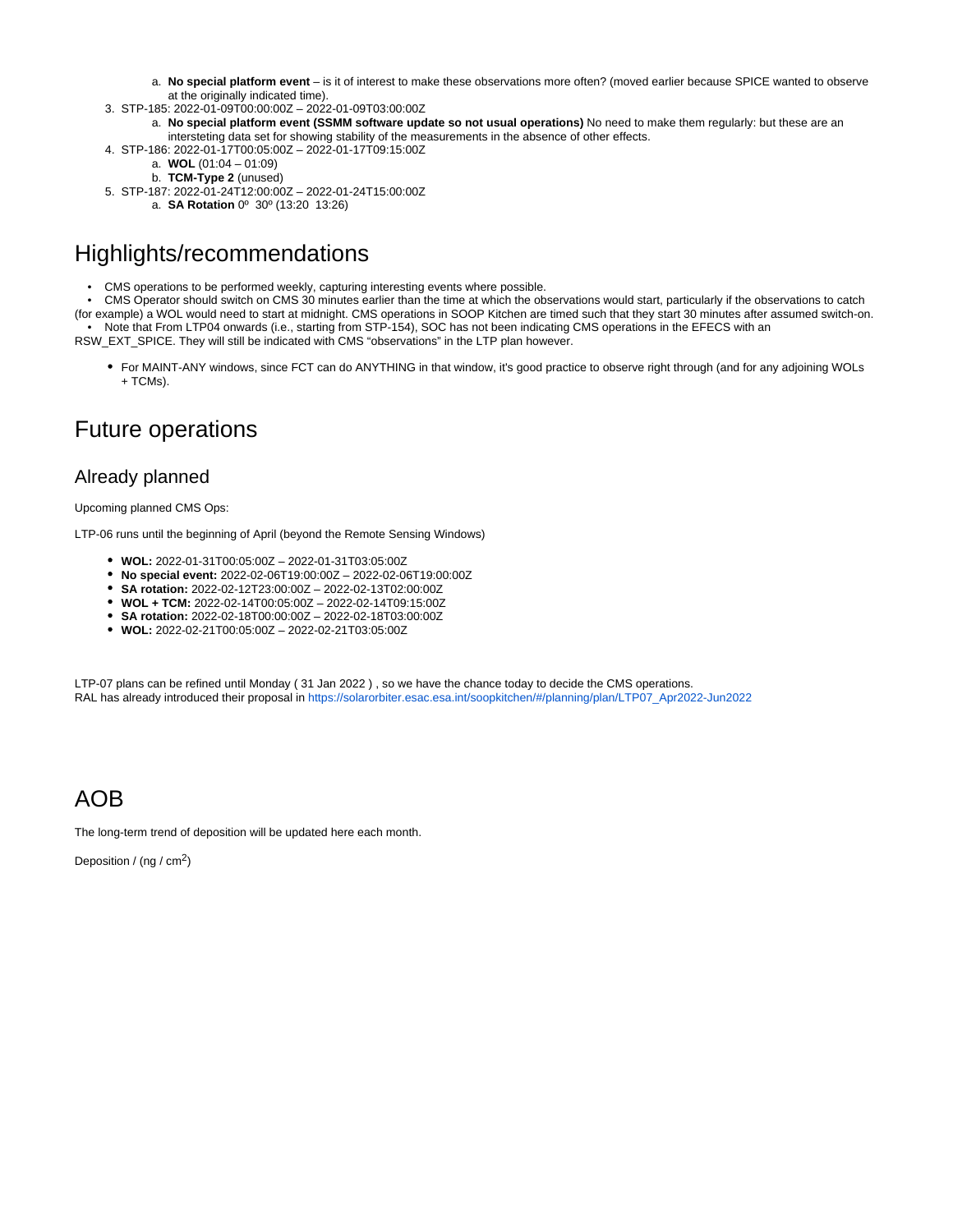

In addition, the CMS sensor temperatures and Solar Array temperatures: (ºC)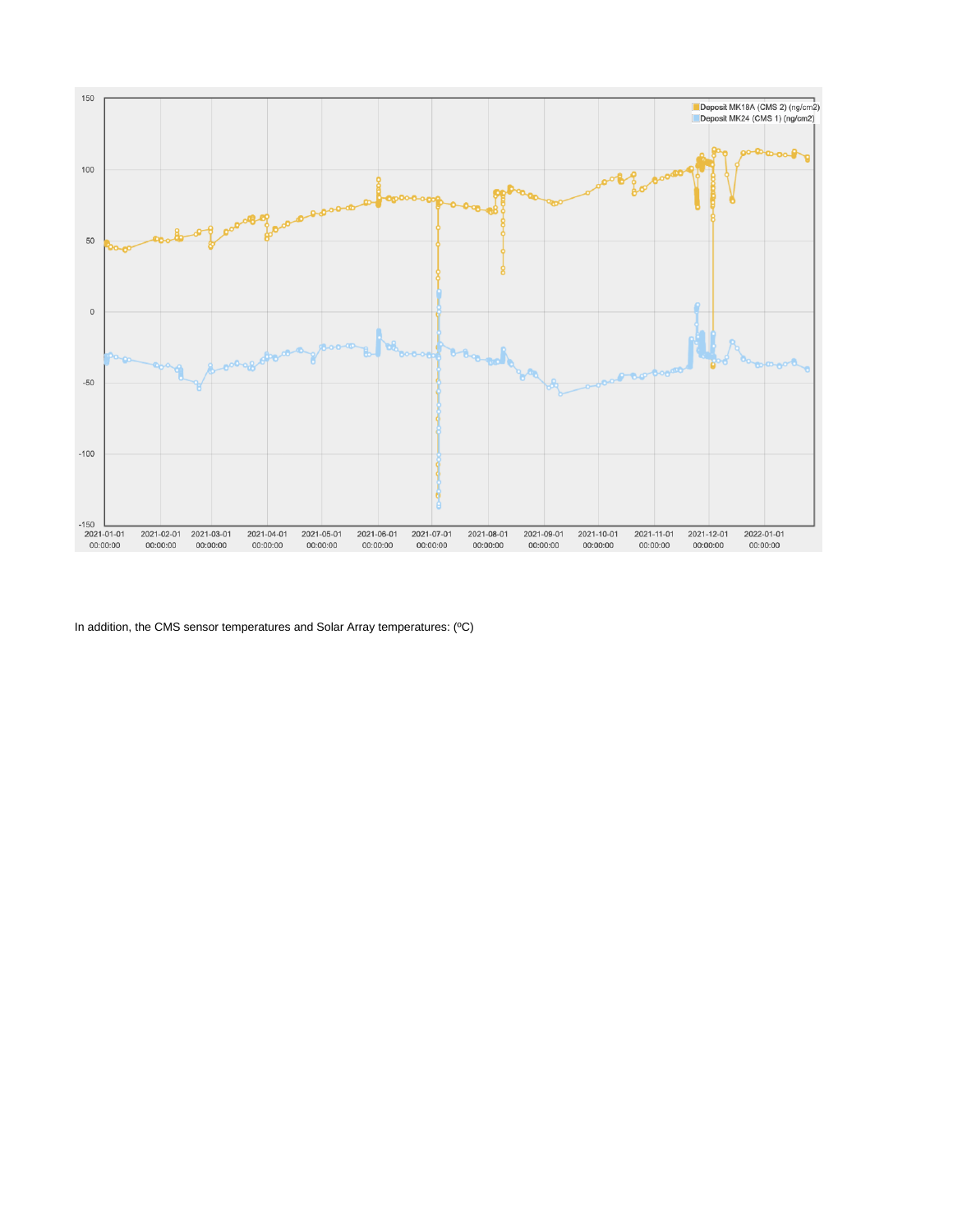